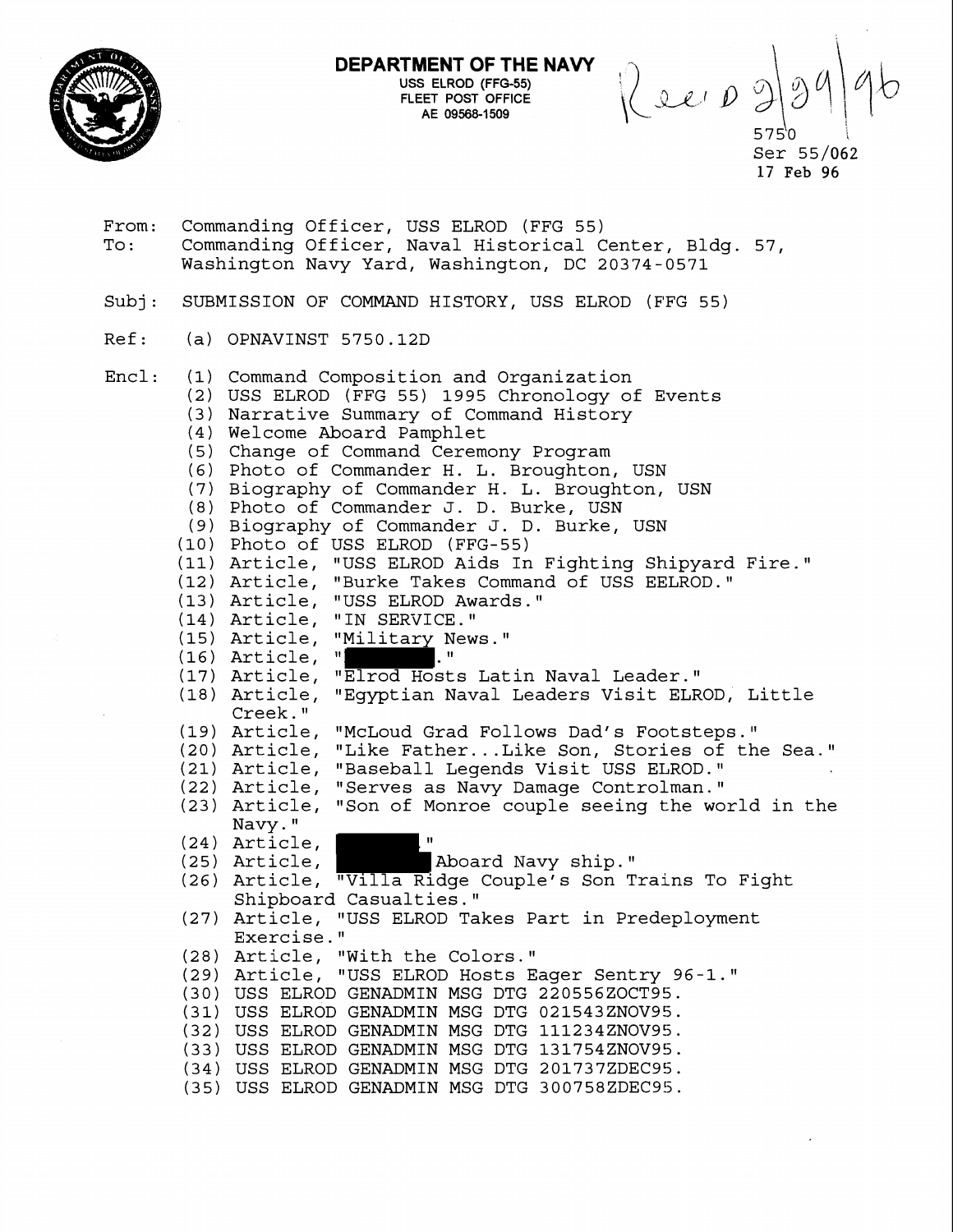Subj: SUBMISSION OF COMMAND HISTORY, USS ELROD (FFG 55)

1. In accordance with reference (a) the Command History of USS ELROD (FFG 55) for calendar year 1995 is forwarded. The attached enclosures highlight the year experienced by ELROD'S officers and crew.

*3.* D. BURKE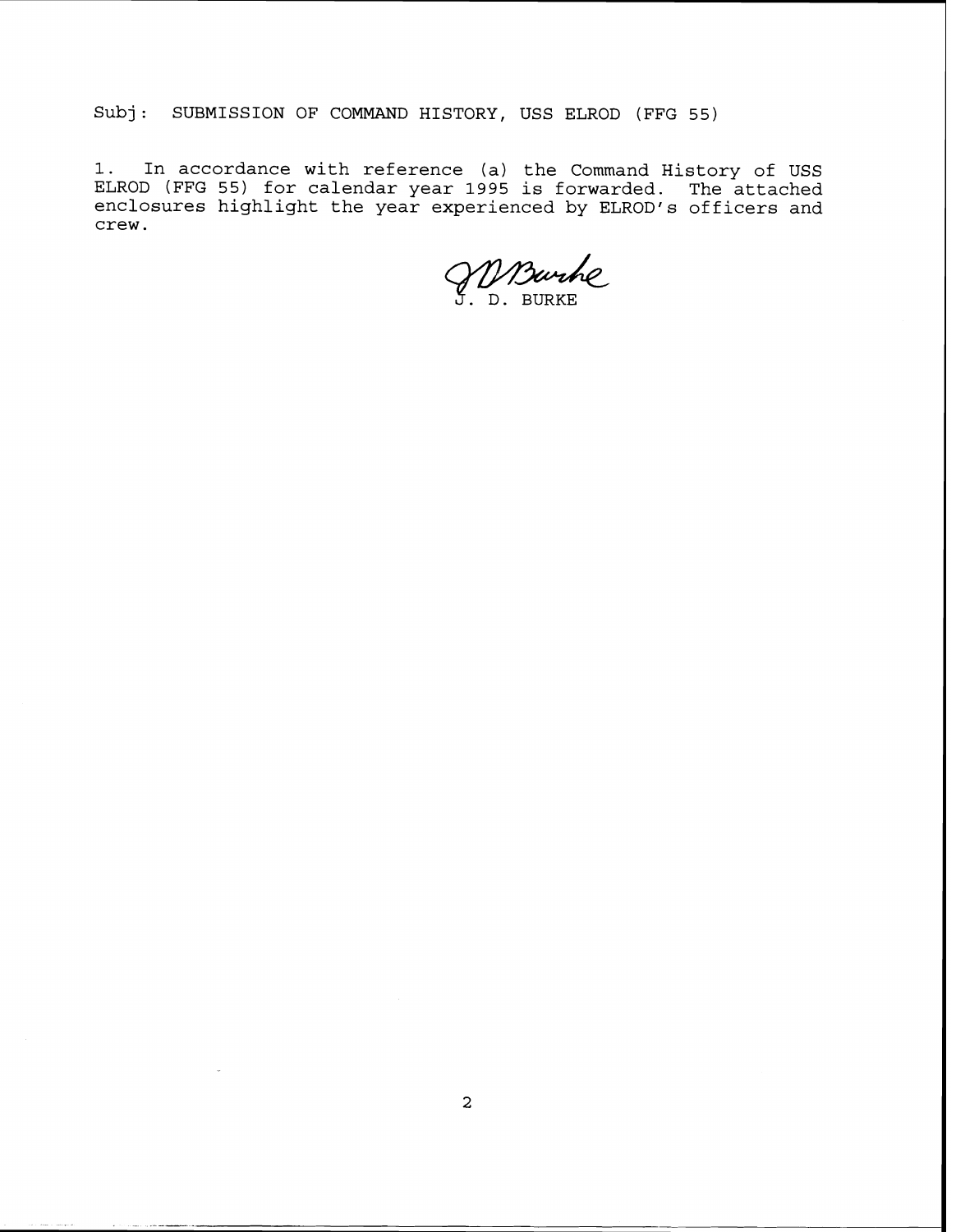### **COMMAND COMPOSITION AND ORGANIZATION**

USS ELROD (FFG 55) is a Flight IV design of the Oliver Hazard Perry class guided-missile frigate. Originally designed as a primary platform for Anti-Submarine Warfare (ASW) and Anti-Air Warfare (AAW) duties, ELROD is a highly capable Anti-Surface Warfare (ASUW) platform that has been highly successful in conducting Maritime Interception and Drug Interdiction operations and Search and Rescue (SAR) missions.

ELROD'S armament consists of MK 46 anti-submarine torpedoes, Harpoon surface-to-surface cruise missiles, SM-1 (MR) surface-toair missiles, a MK 75 automatic, rapid fire 76mm gun, and a 20mm<br>qun. Weapons, sensor, and control systems include: MK 32 SVTT Weapons, sensor, and control systems include: MK 32 SVTT launchers, MK 13 Guided Missile Launching System (GMLS), MK 75 76mm Oto Melara Lightweight gun, MK 15 Mod 11 Block 1 Close In Weapons System (CIWS) , AN/SPS-49 (V) 5 Air Search Radar, AN/SPS-55 Surface Search Radar, AN/SYS-2 Integrated Air Detection System (IADT), Mk 92 Mod 6 Coherent Receiver Transmitter (CORT) Fire Control System, AN/SLQ-32(V)5 Electronic Warfare Suite, AN/SQS-89(V)2 Anti-Submarine Warfare Suite, which includes the AN/SQR-19 Tactical Towed Array Sonar System (TACTAS), the AN/SQQ-28 Sonobuoy Processor, and the SH-GOB LAMPS Mk I11 Helicopter.

ELROD'S complement is comprised of 23 officers and 211 crew members. ELROD is homeported at Norfolk Naval Station, Norfolk, Virginia, and is under the command of Commander J. D. Burke, USN. ELROD'S Immediate Superior In Command (ISIC) is Commander, Destroyer Squadron TWO EIGHT, homeported in Norfolk, Virginia.

ELROD is deployed as a part of the U.S. Atlantic Fleet's MEF 4-95 team with USS VICKSBURG (CG-69) and is currently a part of the Commander U.S. Naval Forces Central Command (COMUSNAVCENT) Task Force Five Zero (TF 50) in support of operations throughout the COMUSNAVCENT Area of Responsibility (AOR).

Enclosure (1)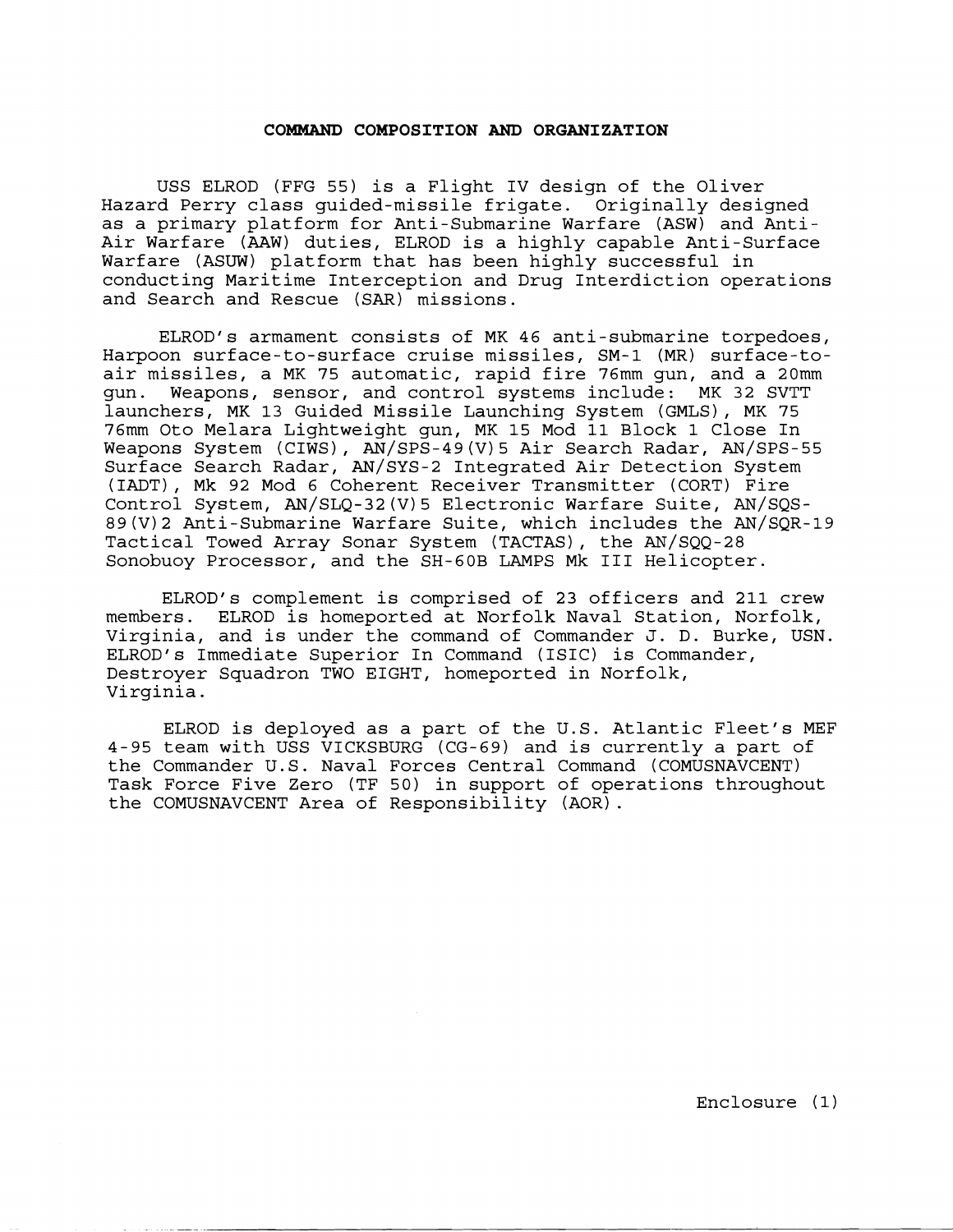# **USS ELROD (FFG-55) 1995 CHRONOLOGY OF EVENTS**

 $\sim$ 

 $\mathcal{L}(\mathcal{A})$  and  $\mathcal{L}(\mathcal{A})$ 

 $\mathcal{A}$  . The contract of the second components

| 01 JAN - 06 JAN |  |                 | DSRA, CHARLESTON, SC                           |
|-----------------|--|-----------------|------------------------------------------------|
| 07 JAN - 22 JAN |  |                 | UPK, CHARLESTON, SC                            |
| 09 JAN - 09 JAN |  |                 | NATO SECRET/COSMIC INSPECTION                  |
| 11 JAN - 11 JAN |  |                 | CHANGE OF COMMAND, CHARLESTON, SC              |
| 15 JAN - 15 JAN |  |                 | ADMIN HOMEPORT SHIFT TO NORFOLK, VA            |
| 23 JAN - 12 FEB |  |                 | IMAV, CHARLESTON, SC                           |
| 23 JAN - 27 JAN |  |                 | SESI                                           |
| 26 JAN - 26 JAN |  |                 | AVIATION READINESS EVALUTATION (ARE) COMPLETED |
| 30 JAN - 03 FEB |  |                 | HARPOON MATERIAL/SAFETY INSPECTION             |
| 03 FEB - 03 FEB |  |                 | MARINE SANITATION DEVICE (MSD) INSPECTION      |
| 13 FEB - 17 FEB |  |                 | U/W, CHARLESTON OPAREA, TSTA I, FTG            |
| 18 FEB - 20 FEB |  |                 | UPK, NAVAL WEAPONS STATION, CHARLESTON, SC     |
| 21 FEB - 22 FEB |  |                 | AMMO ON-LOAD, CHARLESTON NAVAL WEAPONS STATION |
| 22 FEB - 22 FEB |  |                 | U/W, TRANSIT TO CHARLESTON, SC                 |
| 23 FEB - 26 FEB |  |                 | AVIATION CERTIFICATION (AVCERT); IPT,          |
|                 |  |                 | CHARLESTON, SC                                 |
| 27 FEB - 03 MAR |  |                 | U/W, CHARLESTON/VACAPES OPAREAS FOR            |
|                 |  |                 | TSTA II, ETG; DEPART CHARLESTON, SC FOR        |
|                 |  |                 | HOMEPORT SHIFT TO NORFOLK, VA.                 |
|                 |  | 03 MAR - 03 MAR | ARRIVE NORFOLK, VA COMPLETE HOMEPORT SHIFT     |
| 04 MAR - 19 MAR |  |                 | UPK, NORFOLK, VA                               |
| 07 MAR - 10 MAR |  |                 | CSLTT, NORFOLK, VA                             |
| 07 MAR - 19 MAR |  |                 | COMBAT SURFACE SHIP QUALIFICATION TRIAL        |
|                 |  |                 | (CSSQT)                                        |
|                 |  |                 | CLASSROOM TRAINING; IPT NORFOLK, VA            |
|                 |  | 20 MAR - 23 MAR | U/W, VACAPES OPAREA, CSSQT (CIWS PH I)         |
| 24 MAR - 26 MAR |  |                 | UPK, NORFOLK, VA                               |
| 27 MAR - 29 MAR |  |                 | U/W, VACAPES OPAREA, CSSQT (MK 75 76MM GUN PH  |
|                 |  |                 | II)                                            |
|                 |  | 30 MAR - 02 APR | UPK, NORFOLK, VA                               |
| 03 APR - 03 APR |  |                 | CSSQT AMMUNITION ONLOAD, YORKTOWN NAVAL        |
|                 |  |                 | WEAPONS                                        |
|                 |  |                 | STATION (NWS)                                  |
|                 |  | 03 APR - 08 APR | U/W, TRANSIT TO PUERTO RICO FOR CSSQT, WEEK    |
|                 |  |                 | ONE WORK-UPS (WOWU'S) WITH WITH HSL 48 DET 4   |
|                 |  | 09 APR - 09 APR | UPK, ROOSEVELT ROADS, PUERTO RICO              |
| 10 APR - 13 APR |  |                 | U/W, PUERTO RICO OPAREAS FOR CSSQT (GUNEXS AND |
|                 |  |                 | MISSLEX PH III)                                |
|                 |  | 13 APR - 13 APR | UPK, ROOSEVELT ROADS, PR                       |
|                 |  | 14 APR - 16 APR | U/W, TRANSIT TO NORFOLK, VA                    |
|                 |  | 17 APR - 21 APR | PQS AND LMA ASSIST VISITS                      |
|                 |  | 17 APR - 30 APR | UPK, NORFOLK, VA, TSTA II, CSTG                |
|                 |  | 01 MAY - 05 MAY | U/W, VACAPES OPAREA, TSTA II, CSTG             |
|                 |  | 06 MAY - 07 MAY | UPK, NORFOLK, VA                               |
|                 |  | 08 MAY - 12 MAY | U/W, VACAPES OPAREA, TSTA III, CSTG            |
|                 |  | 13 MAY - 15 MAY | UPK, NORFOLK, VA,                              |
|                 |  | 16 MAY - 19 MAY | U/W, VACAPES OPAREA, TSTA II, CSTG, ETG        |
|                 |  | 20 MAY - 22 MAY | UPK, NORFOLK, VA                               |

Enclosure (2)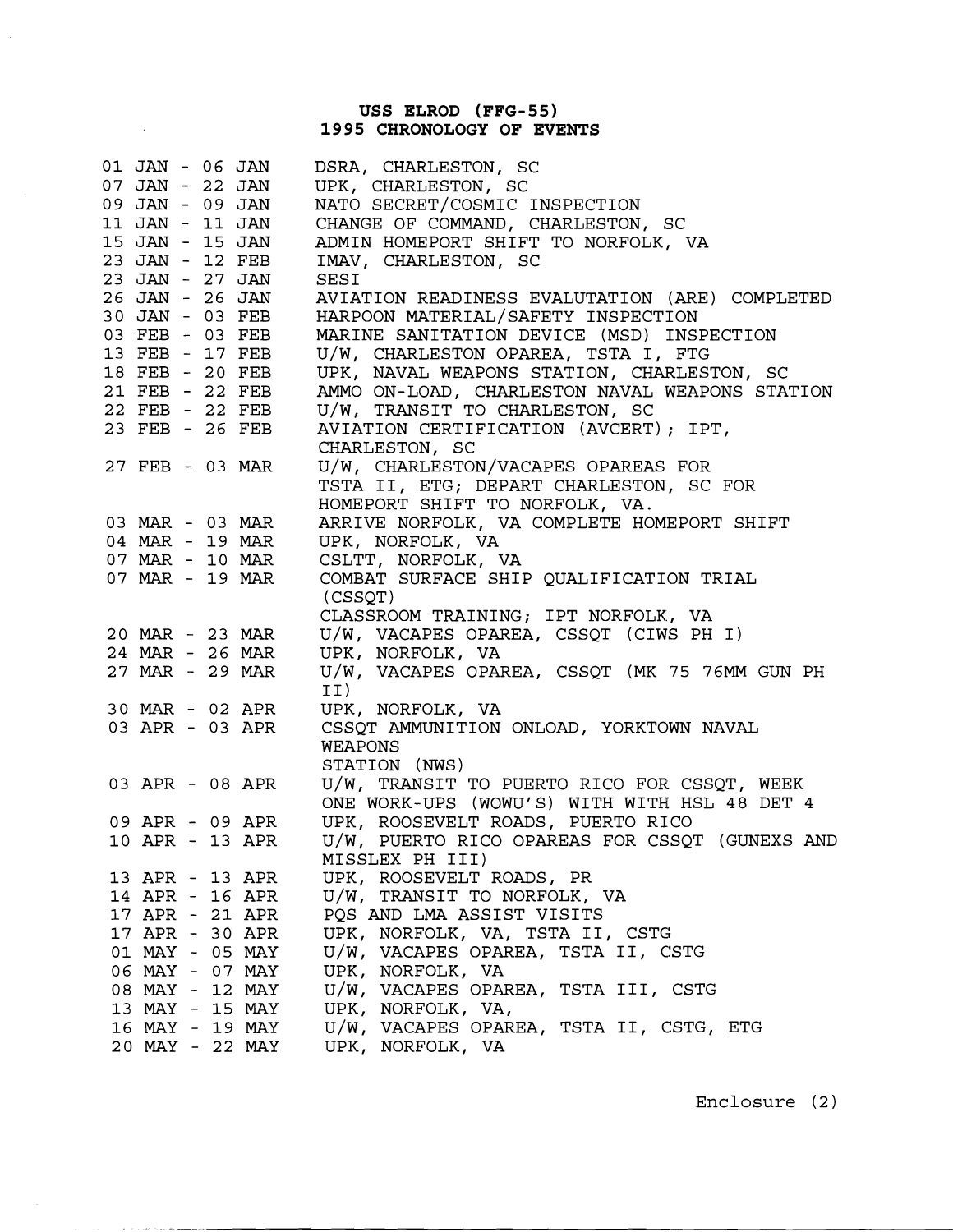# **USS ELROD (FFG-55) 1995 CHRONOLOGY OF EVENTS**

| 23 MAY - 26 MAY |  |                 | U/W, VACAPES OPAREA, FEP/CMTQ                 |
|-----------------|--|-----------------|-----------------------------------------------|
| 27 MAY - 30 MAY |  |                 | UPK, NORFOLK, VA                              |
| 31 MAY - 01 JUN |  |                 | U/W, VACAPES OPAREA, OPPE PREPS               |
| 31 MAY - 01 JUN |  |                 | NOISE SURVEY                                  |
| 02 JUN - 25 JUN |  |                 | UPK, NORFOLK, VA                              |
| 22 JUN - 02 JUL |  |                 | CABLEWAY INSPECTION                           |
| 26 JUN - 27 JUN |  |                 | U/W, VACAPES OPAREA, OPPE PREPARATIONS        |
| 28 JUN - 04 JUL |  |                 | UPK, NORFOLK, VA                              |
| 05 JUL - 06 JUL |  |                 | U/W, VACAPES OPAREA FOR OPPE                  |
| 07 JUL - 16 JUL |  |                 | UPK, NORFOLK, VA                              |
| 10 JUL - 21 JUL |  |                 | CSRR PHASE I AND II                           |
| 14 JUL - 14 JUL |  |                 | INDUSTRIAL HYGIENE SURVEY                     |
| 17 JUL - 17 JUL |  |                 | U/W, TRANSIT TO YORKTOWN NWS                  |
| 17 JUL - 17 JUL |  |                 | IPT, AMMO ON-LOAD, YORKTOWN NWS               |
| 18 JUL - 18 JUL |  |                 | U/W, DEPENDENTS' DAY CRUISE, TRANSIT TO       |
|                 |  |                 | NORFOLK, VA                                   |
| 19 JUL - 25 JUL |  |                 | UPK, NORFOLK, VA                              |
| 26 JUL - 01 AUG |  |                 | DRYDOCK AT AFDM-7 SUSTAIN; IPT NORFOLK VA     |
| 31 JUL - 04 AUG |  |                 | LOGISTICS MANAGEMENT ASSESMENT (LMA)          |
| 01 AUG - 01 AUG |  |                 | UNDOCK FROM AFDM-7 SUSTAIN; IPT NORFOLK VA    |
| 01 AUG - 09 AUG |  |                 | UPK, NORFOLK, VA                              |
| 10 AUG - 14 AUG |  |                 | U/W, TRANSIT TO ROOSEVELT ROADS, PR FOR       |
|                 |  |                 | MIDDLE EAST FORCES EXERCISE (MEFEX) 4-95      |
| 12 AUG - 12 AUG |  |                 | SAFETY STANDDOWN                              |
| 14 AUG - 14 AUG |  |                 | UPK, ROOSEVELT ROADS, PR                      |
| 15 AUG - 22 AUG |  |                 | U/W, PUERTO RICO OPERA, MEFEX 4-95            |
| 22 AUG - 25 AUG |  |                 | U/W, TRANSIT TO NORFOLK, VA                   |
| 26 AUG - 15 SEP |  |                 | IPT, NORFOLK, VA, PREDEPLOYMENT OVERSEAS      |
|                 |  |                 | MOVEMENT (POM)                                |
|                 |  | 01 SEP - 08 SEP | GTE 1A CHANGE OUT                             |
| 13 SEP - 13 SEP |  |                 | U/W, VACAPES OPAREA FOR SEA TRIALS TO TEST    |
|                 |  |                 | GTE 1A AFTER CHANGE-OUT                       |
|                 |  | 15 SEP - 18 SEP | IPT, NORFOLK, VA                              |
|                 |  | 19 SEP - 19 SEP | U/W FOR MIDDLE EAST FORCE (MEF) DEPLOYMENT 4- |
|                 |  |                 | 95                                            |
|                 |  |                 | WITH USS VICKSBURG (CG-69)                    |
| 19 SEP - 21 SEP |  |                 | U/W, TRANSIT TO BERMUDA                       |
| 21 SEP - 21 SEP |  |                 | BRIEF STOP FOR FUEL (BSF) BERMUDA             |
|                 |  | 21 SEP - 27 SEP | U/W, TRANSIT TO PONTA DELGAD, AZORES FOR BSF  |
|                 |  | 27 SEP - 27 SEP | BSF PONTA DELGADA, AZORES W/USS VICKSBURG     |
|                 |  | 28 SEP - 02 OCT | U/W, TRANSIT TO THE STRAIT OF GIBRALTAR       |
| 30 SEP - 30 SEP |  |                 | TRANSIT STRAIT OF GIBRALTAR; OUTCHOP SECOND   |
|                 |  |                 | FLEET, INCHOP SIXTH FLEET                     |
| 02 OCT - 05 OCT |  |                 | IPT, PALMA DE MALLORCA, SPAIN                 |
| 06 OCT - 11 OCT |  |                 | U/W, TRANSIT TO PORT SAID, EGYPT              |
| 11 OCT - 11 OCT |  |                 | ANCHORED, PORT SAID, EGYPT                    |

Enclosure (2)

 $\pi\pi\sim\omega\pi\pi\pi$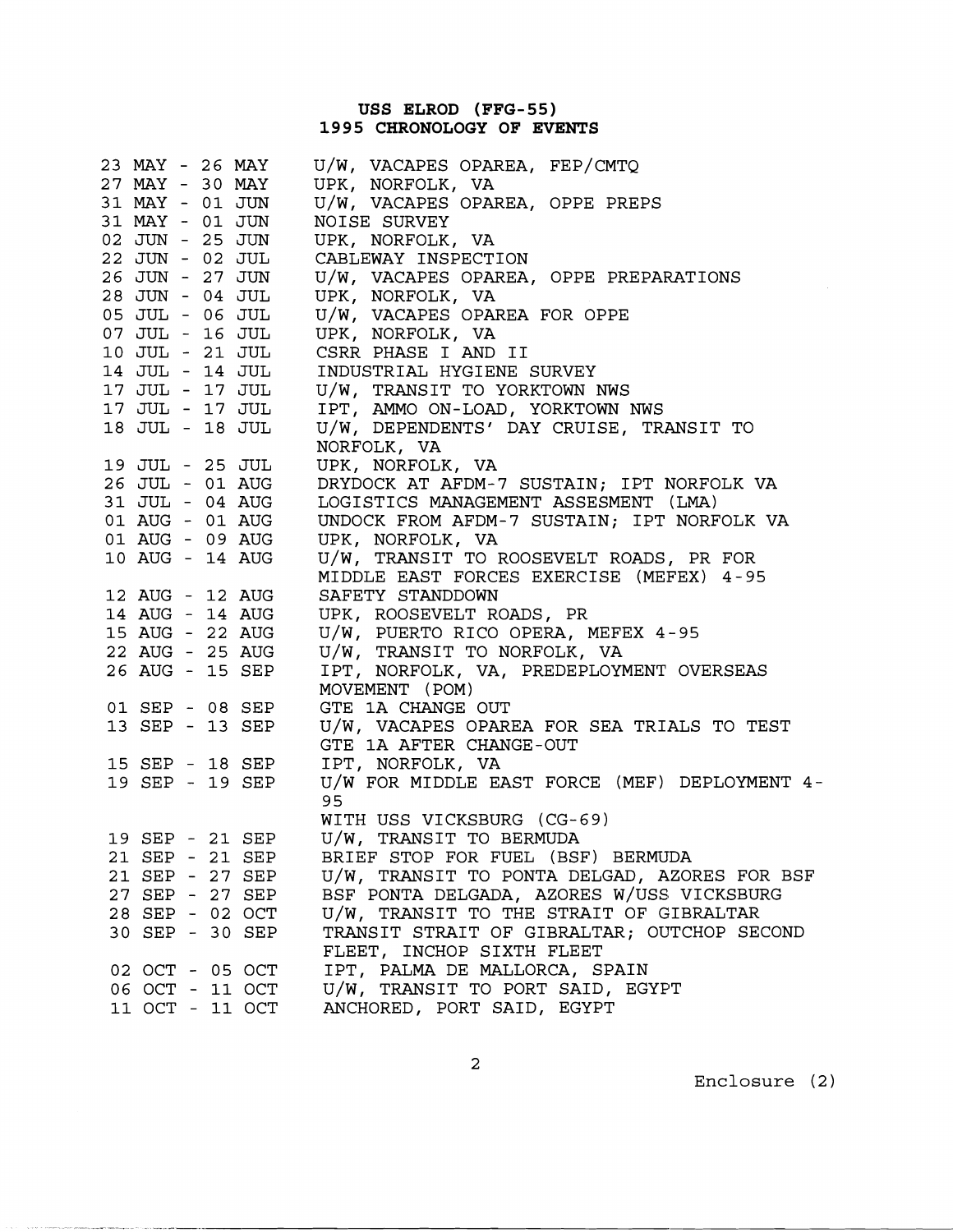## **USS ELROD (FFG-55) 1995 CHRONOLOGY OF EVENTS**

 $\label{eq:2} \frac{1}{\sqrt{2\pi}}\sum_{i=1}^n\frac{1}{\sqrt{2\pi}}\sum_{i=1}^n\frac{1}{\sqrt{2\pi}}\int_{0}^{1}d\tau\int_{0}^{1}d\tau\int_{0}^{1}d\tau\int_{0}^{1}d\tau\int_{0}^{1}d\tau\int_{0}^{1}d\tau\int_{0}^{1}d\tau\int_{0}^{1}d\tau\int_{0}^{1}d\tau\int_{0}^{1}d\tau\int_{0}^{1}d\tau\int_{0}^{1}d\tau\int_{0}^{1}d\tau\int_{0}^{1}d\tau\int_{0}$ 

 $\alpha$  , and  $\alpha$  , and  $\alpha$  , and  $\alpha$  , and  $\alpha$ 

|                 |  | 12 OCT - 12 OCT | U/W TRANSIT SUEZ CANAL, EGYPT; OUTCHOP SIXTH   |
|-----------------|--|-----------------|------------------------------------------------|
|                 |  |                 | FLEET, INCHOP FIFTH FLEET                      |
| 12 OCT - 15 OCT |  |                 | U/W, TRANSIT TO DJIBOUTI                       |
|                 |  | 15 OCT - 15 OCT | IPT, BSF DJIBOUTI                              |
|                 |  | 15 OCT - 21 OCT | U/W, TRANSIT TO AL JUBYAL, SAUDI ARABIA        |
|                 |  | 18 OCT - 18 OCT | TRANSIT STRAIT OF HORMUZ; ENTER ARABIAN GULF   |
| 22 OCT - 25 OCT |  |                 | U/W, EXERCISE NAUTICAL SWIMMER 96-1, CENTRAL   |
|                 |  |                 | ARABIAN GULF (CAG)                             |
|                 |  | 25 OCT - 29 OCT | IPT, MANAMA, BAHRAIN                           |
|                 |  | 30 OCT - 01 NOV | U/W, NORTHERN ARABIAN GULF (NAG), MIO OPS      |
|                 |  | 02 NOV - 03 NOV | IPT, ASH SHUWAYKH, KUWAIT FOR EXER EAGER       |
|                 |  |                 | SENTRY 96-1                                    |
|                 |  | 04 NOV - 08 NOV | U/W, NAG, EXER EAGER SENTRY 96-1               |
|                 |  | 08 NOV - 22 NOV | U/W, NAG, MIO OPS                              |
|                 |  | 23 NOV - 26 NOV | UPK, DUBAI, UNITED ARAB EMIRATES (UAE)         |
|                 |  | 27 NOV - 27 NOV | U/W, TRANSIT TO MANAMA, BAHRAIN                |
|                 |  | 28 NOV - 30 NOV | UPK, MANAMA, BAHRAIN                           |
| 01 DEC - 06 DEC |  |                 | U/W, EXERCISE INHERENT FURY, CAG               |
|                 |  | 07 DEC - 15 DEC | U/W, NAG, MIO OPS                              |
| 16 DEC - 28 DEC |  |                 | U/W, CAG, MARITITIME PREPOSITIONING SHIP (MPS) |
|                 |  |                 | MODLOC PATROL                                  |
| 29 DEC - 30 DEC |  |                 | U/W, MARITIME PREPOSITIONING SHIPS ESCORT;     |
|                 |  |                 | TRANSIT STRAIT OF HORMUZ                       |
|                 |  |                 | 30 DEC - 31 DEC UPK, DUBAI, UAE                |

Enclosure (2)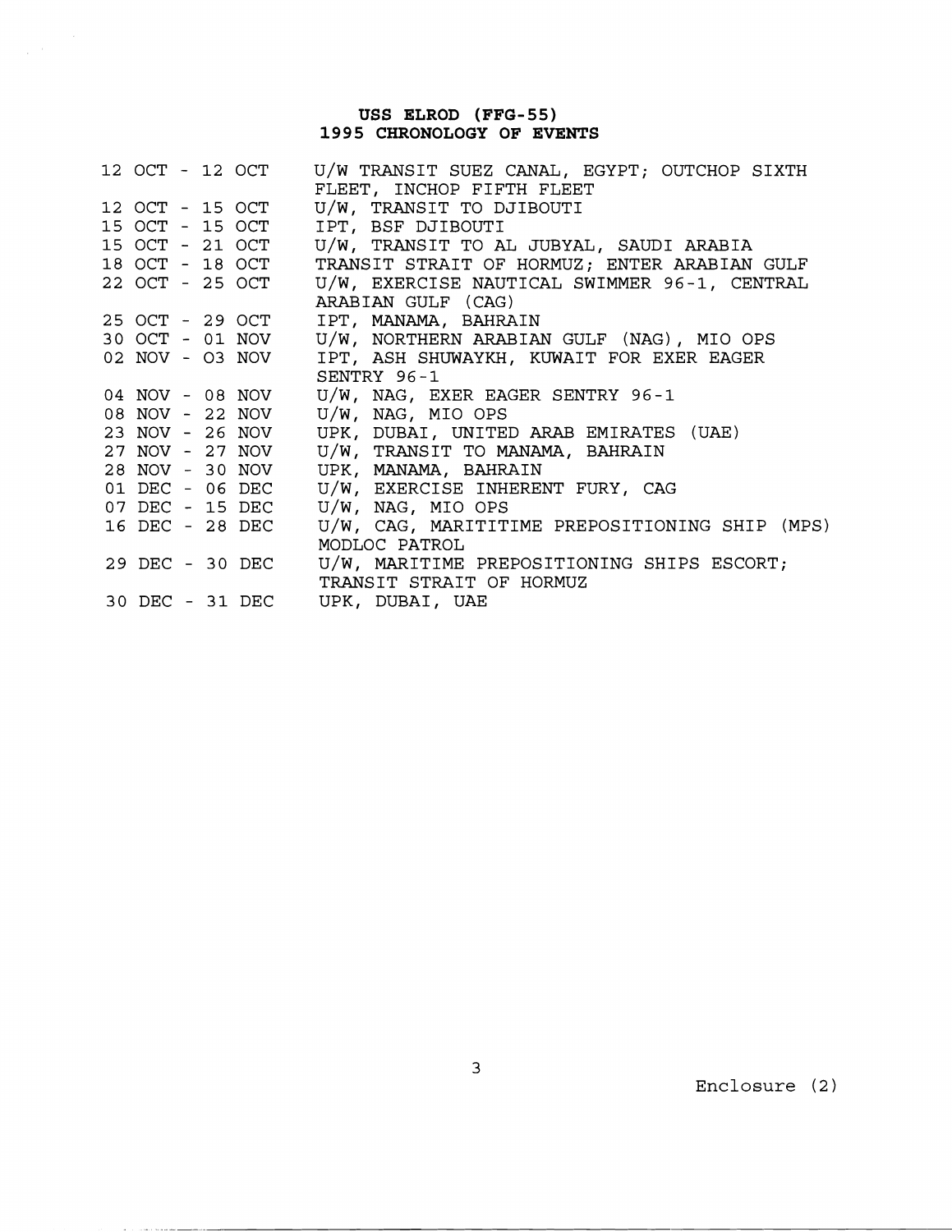ELROD began 1995 in Charleston, SC nearing the completion of a 8 1/2 month Extended Drydock Selected Restricted Availability (E-DSRA) at Detyens Shipyards. The month of January followed ELROD's successful completion of the CINCLANTFLT PEB Light Off Examination (LOE) 14-16 December 94 and E-DSRA Sea Trials 21 December 94. ELROD remained pier-side throughout January as work was being completed from the E-DSRA in addition to continuing an Intermediate Maintenance Availability (IMAV) with SIMA Charleston through 12 February. Afloat Training Group (ATG) representatives conducted the Command Assessment of Readiness and Training (CART) Phase II in<br>port Charleston, SC 2-6 January. Although much cosmetic work port Charleston, SC 2-6 January. remained throughout the ship, the E-DSRA officially ended 6 January 95, two weeks prior to the CNO end date of 20 January. On 9 January, ELROD successfully completed a NATO Secret Inspection conducted by Commander, Destroyer Squadron Four (COMDESRON FOUR).

A Change of Command Ceremony was held pier-side at Charleston Naval Station 11 January, as CDR H. L. Broughton I11 was relieved by CDR J. D. Burke as Commanding Officer, USS ELROD (FFG-55). The Guest Speaker was Captain Otto Spahr, USN; COMDESRON FOUR.

ELROD administratively shifted homeport to Norfolk, Virginia 15 January. During the month, a plethora of crew members moved their families north to the Tidewater area in order to settle into their<br>new surroundings. ELROD was changing homeport due to the Base ELROD was changing homeport due to the Base Realignment and Closure (BRAC) Committee decision to close Charleston Naval Base as a result of the military drawdown.

ELROD conducted the Shipboard Explosives Safety Inspection (SESI) 23-27 January. The Harpoon Material Safety Inspection was The Harpoon Material Safety Inspection was<br>d the following week. This milestone successfully completed the following week. achievement qualified ELROD to load and carry Harpoon missiles on board.

February began with the Marine Sanitation Device (MSD) Inspection on 3 February. Crew members began final ship wide preparations in anticipation for the first extended underway period in over 11 months. Fleet Training Group (FTG) observers embarked in ELROD 13-17 February to conduct training and drills in Navigation, Seamanship, and Damage Control exercises. After completion of this at sea period, ELROD returned to Naval Weapons Station Yorktown 17 February to prepare for a complete ammunition on load 21-22 February. After completion of the onload, ELROD returned to Charleston Naval Station for an upkeep period 23-26 During this time frame, representatives from<br>Conducted the Aviation-Certification. Successful COMNAVSURFLANT conducted the Aviation Certification. completion of this inspection would clear ELROD for unlimited<br>helicopter operations at sea. The AVCERT was completed on 24 The AVCERT was completed on 24 February and paved the way for the first helicopter operations in over 15 months.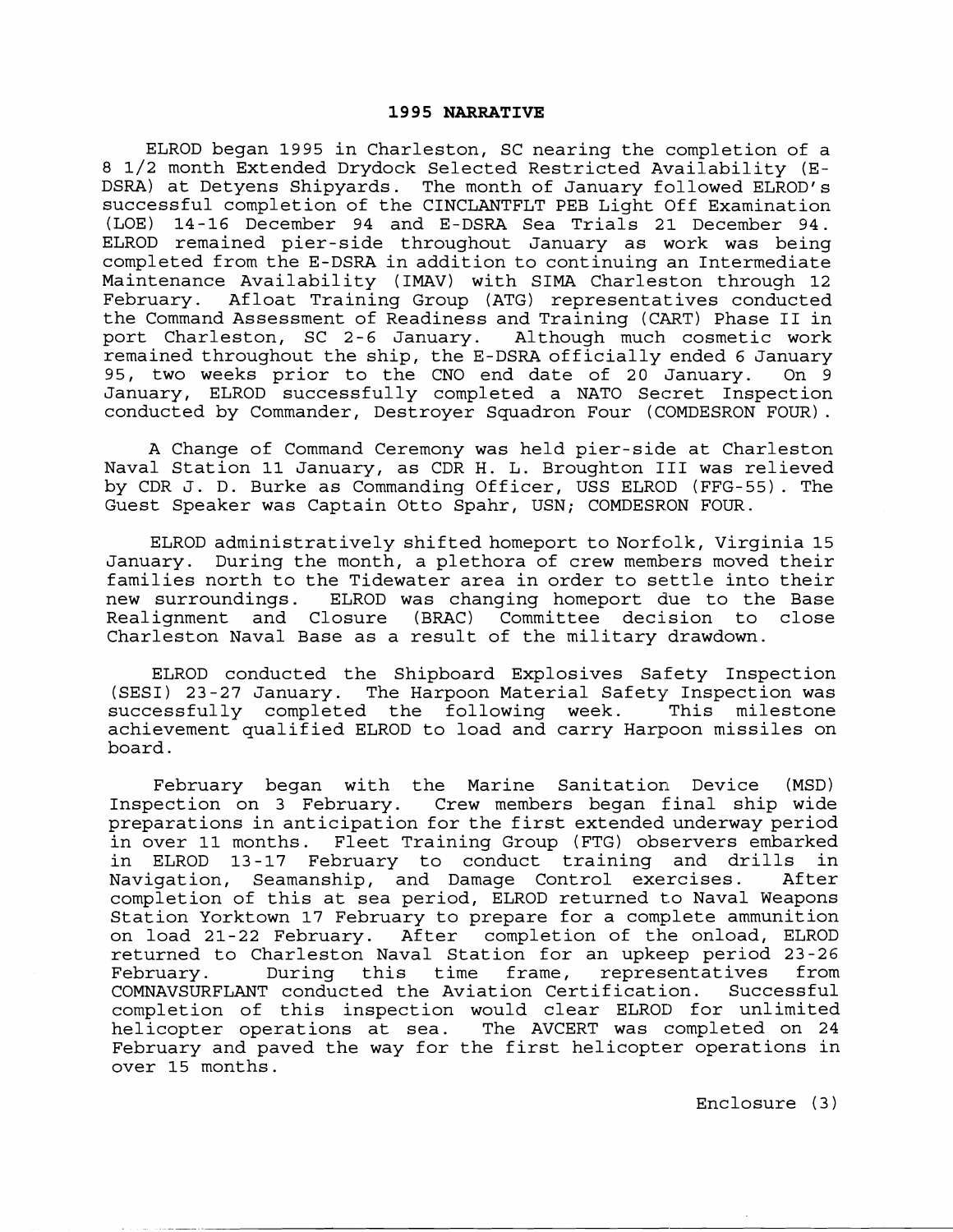On the morning of 27 February, ELROD completed the final task of the homeport shift to Norfolk as the ship departed Charleston Naval Station. ELROD sailed down the Cooper River for the last time for the transit up to Norfolk after spending 10 years homeported in Charleston. During this transit, Engineering Training Group (ETG) representatives were on board to conduct training and critiques of the Engineering plant and the watchstanders. ELROD arrived in Norfolk, VA on the afternoon of 3 March.

ELROD spent 4-17 March in an upkeep period. Representatives from Combat Systems Training Group (CSTG) Charleston embarked 7-10 March and conducted Combat Systems Limited Training (CSLT) in order to critique and assess the CIC team in the ASW/ASUW/AAW warfare<br>areas. Additionally, the Fire Controlmen (FC's) and Operations Additionally, the Fire Controlmen (FC's) and Operations Specialists (OS's) began classroom training with representatives of the Combat Systems Ship Qualification Trials (CSSQT) Team from Port Hueneme, California in preparation for CSSQT off the Virginia Capes<br>and Puerto Rico Opareas in April. This inport classroom training and Puerto Rico Opareas in April. This inport classroom training CSSOT team would watchstanders on the new MK 92 Mod **6** CORT Fire Control System (FCS) that was installed during E-DSRA along with qualifying the FCS by conducting live tracking and firings of the CIWS, 76MM Gun, and SM-1 missile against drone targets.

ELROD began the at sea phase of CSSQT with a three day underway period in the VACAPES 20-23 March to conduct CIWS testing and firing evolutions. ELROD successfully qualified CIWS and returned to Norfolk for an upkeep period 24-26 March. ELROD was underway on the morning of 27 March for the second underway period of CSSQT. This time the MK75 76mm would go through testing and evaluation prior to conducting live firing runs against a towed sled and a inbound high speed surface target. Unfortunately, the gun suffered a casualty and could not fire, precluding any further testing. Therefore, ELROD returned on 28 March in order to repair the casualty prior to transiting down to the Puerto Rican Op Areas 3 April for the missile exercise portion of the trials. The month of April began with ELROD seeing the first helicopter detachment embark on board in over 15 months, as HSL 48 Det 4 from Jacksonville, FL moved on board. Det 4 was ELROD's parent aviation eagerly awaited to conduct the ship's LAMPS Week One Workups (WOW'S) 4-8 April during the transit down to Puerto Rico. On 3 April, ELROD sailed to Yorktown Naval Weapons Station in order to on load 2 SM-1 missiles that would be fired on the range in Puerto Rico. The following day, ELROD began the transit and commenced WOWU's with Venom 510. WOWU's were successfully completed 8 April and the ELROD/LAMPS team were now ready to continue intermediate and advanced LAMPS MK I11 deployment workups in preparation for the upcoming MEF 4-95 deployment in September.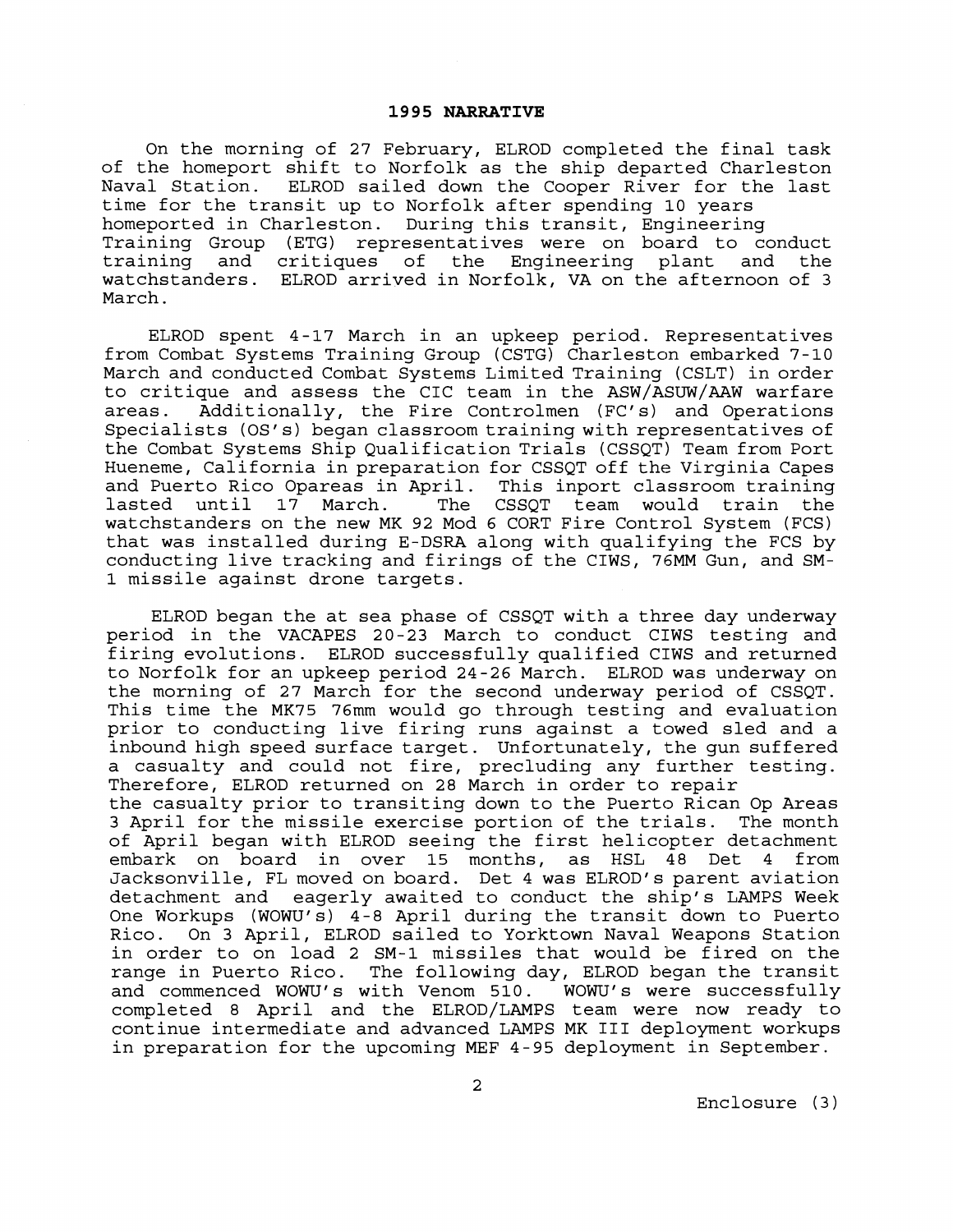ELROD arrived in Roosevelt Roads, PR 9 April for the Atlantic Fleet Weapons Training Facility (AFWTF) range safety briefs prior to the final stage of CSSQT that would begin 10 April. ELROD completed several successful gun shoots 10 April and an SM-1 engagement 11April. The second missile firing was postponed until 12 April as a casualty to the MK 13 GMLS prevented ELROD from firing against the second target. ELROD returned to Roosevelt Roads that evening and fixed the launcher. The next morning, the ship successfully engaged the second target presentation and CSSQT was officially completed. ELROD transited north back to Norfolk 14-16 April and arrived pier-side the morning of 17 April. The next day, 18 April, ELROD began a variety of inport visits and inspections which included a PQS assist visit by the CNSL PQS assist team, an **LMA** Assist visit by the CNSL **LMA** team, and the beginning of CIC teams intermediate training for the Final Evaluation Period (FEP) with CSTG TSTA I1 from 17-30 April.

On Thursday April 19th, ELROD was selected by Commander, Destroyer Squadron Two to give a formal tour of the ship for the Chief of Naval Operations of the Venezuelan Navy. General Briceno, Commanding General of the Venezuelan Navy visited ELROD in order to expand his knowledge of the Oliver Hazard Perry Class frigate. He was contemplating the purchase of a few of these ships for his Navy and was interested in the capabilities and living accommodations of this platform. ELROD conducted a two hour long tour and visit with General Briceno that proved to be highly successful in all respects.

The month of May began with ELROD underway in VACAPES. The ship was continuously at sea this month in preparation for the Final Evaluation Period (FEP)/Cruise Missile Tactical Qualification (CMTQ) that would be held 23-26 May. Successful completion of CMTQ was the final step in fully qualifying ELROD to fire Harpoon missiles. From 01-05 May, ELROD'S CIC team drilled continuously with CSTG during underway operations in support of TSTA 11. After a brief upkeep period 6-7 May, ELROD returned to the VACAPES from<br>8-12 May. Another upkeep period followed 13-14 May before the Another upkeep period followed 13-14 May before the final at sea set of drills 15-19 May prior to FEP/CMTQ. Additionally, representatives from Engineering Training Group (ETG) were on board 15-19 May in order to prepare the engineering team for their upcoming Operational Plant Propulsion Examination (OPPE) at the end of June.

The Final Evaluation Period (FEP) began 23 May as over 30 inspectors from the Afloat Training Group (ATG) walked on board for the 4 day inspection. ELROD was underway on the afternoon of 23 May as the hot war scenario began. During FEP, all of ELROD's warfare mission areas would be tested, critiqued, evaluated in order to assess the level of intermediate training that had taken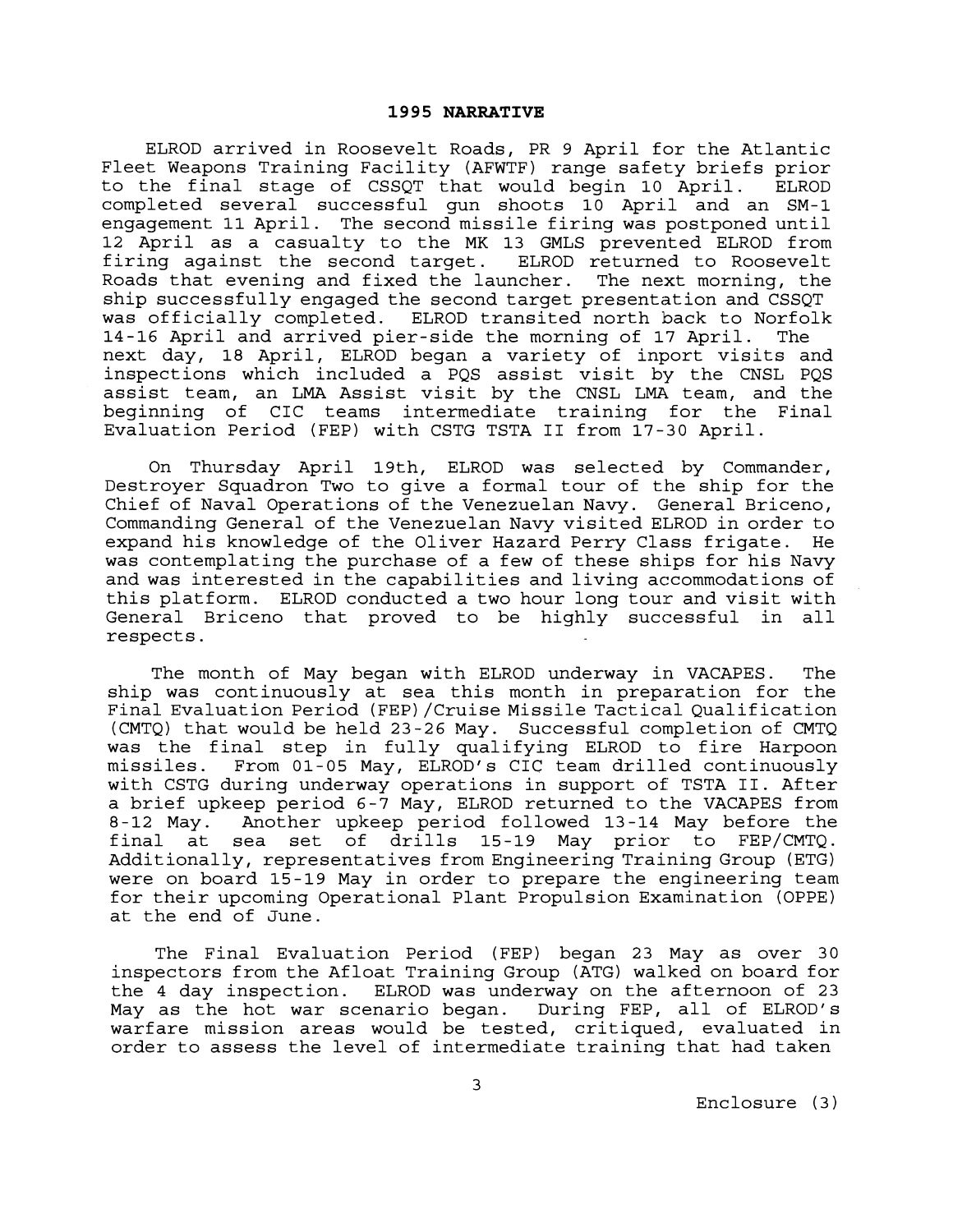place prior certifying the ship for advanced pre-deployment workups. "TEAM ELROD" performed superbly during FEP and passed all tests in all warfare areas while successfully passing the CMTQ earning full Harpoon qualification.

ELROD arrived in port the afternoon of 26 May earning a well deserved upkeep period through 30 May. On 31 May, ELROD was underway in the Virginia Capes Op Area in preparation for the next<br>major inspection: OPPE. The ship would conduct 3 days of major inspection: OPPE. The ship would conduct 3 days of<br>engineering drills in order to prepare the engineering engineering drills in order to prepare the engineering watchstanders and the at sea fire party for OPPE. On **1** June, during Basic Engineering Casualty Control Exercises (BECCE's), Number 2 Ship's Service Diesel Generator (SSDG) suffered a major casualty when it threw a connecting rod and disabled the diesel engine. This was a major blow to the engineering plant's material readiness prior to the inspection. ELROD returned later that afternoon to begin emergent repairs on the engine. Due to the length and complexity of the casualty, the ship's schedule was altered significantly in order to repair the SSDG, and OPPE was delayed until 5-7 July. Sailors from all departments were tasked with everything from helping fix the diesel engine to cleaning and painting main engineering spaces. This effort assisted the engineers as they led an all out effort to repair and have the SSDG re-certified for full operation prior to the OPPE. Inspections remained on schedule though, as SIMA conducted a **10** day Cableway Inspection from 22 June - 02 July.

The SSDG was fixed a week prior to OPPE and ELROD was underway 26-27 June to test the engineering plant out one final time prior to PEB's arrival the following week. ELROD returned to Norfolk on the afternoon of 27 June and remained inport the remainder of the month.

July began pier-side Norfolk with the ship making final preparations for the OPPE. The Propulsion Examining Board (PEB) commenced OPPE on the morning of 5 July. ELROD successfully completed the hot/cold checks and material space preservation walkthrough and was underway for the at-sea phase that evening. After a rigorous evening of drills, followed by a complex Main Space Fire<br>Drill, ELROD returned to Norfolk late 6 July. The PEB team Drill, ELROD returned to Norfolk late 6 July. departed that night as ELROD was given the adjective grade of "SATISFACTORY" overall. With the successful completion of OPPE, ELROD was one major inspection away from completing the predeployment work up cycle.

Although not until 31 July, preparations began for the Logistics Management Assessment (LMA) that would be conducted on the Supply Department. For Supply Department, this inspection is the equivalent to OPPE for the Engineers. ELROD remained in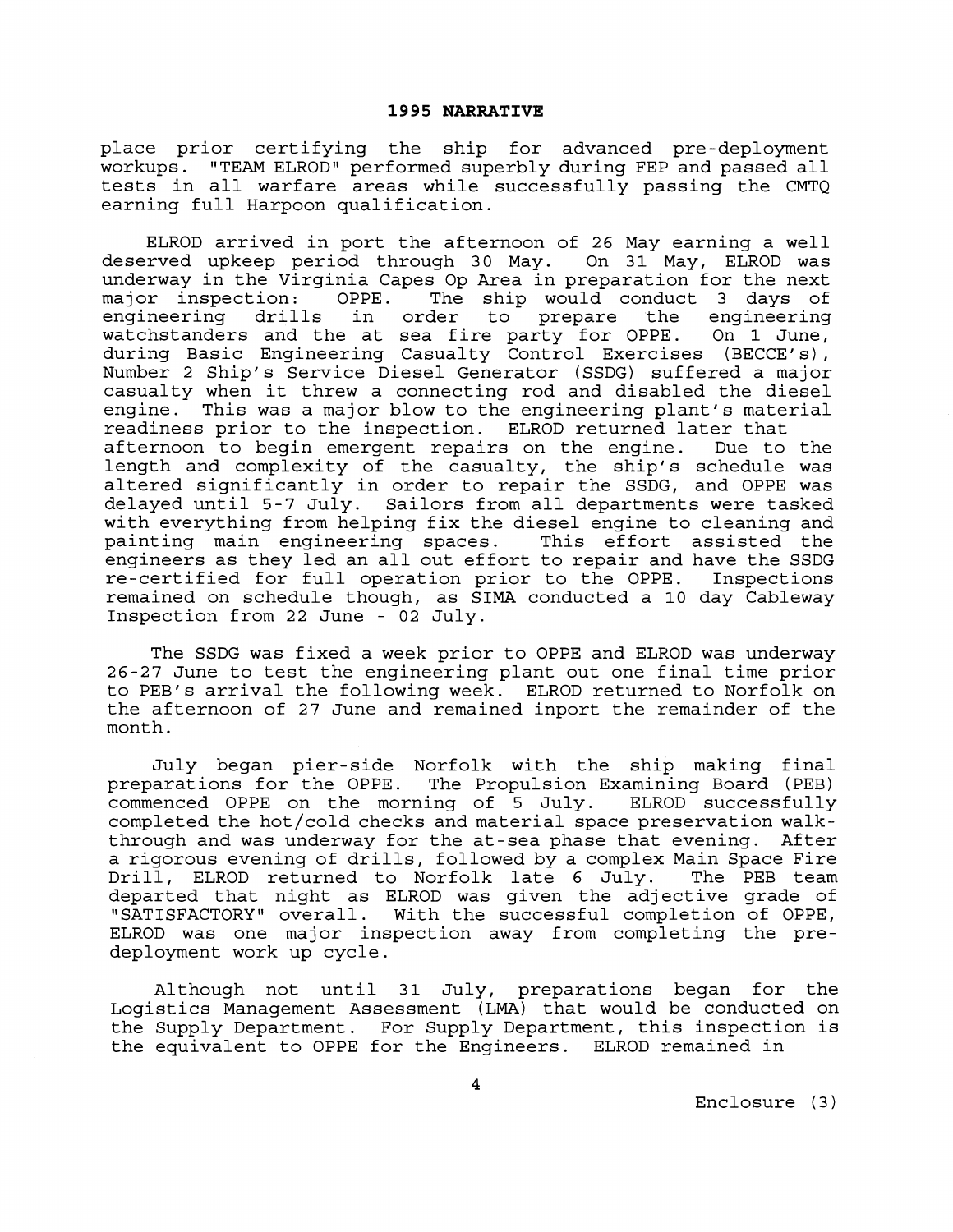an upkeep period following OPPE from 8-16 July. Combat Systems Readiness Review Phase I and **I1** was conducted on board 10-21 July. This visit checked and evaluated all of the Combat Systems equipment in order to validate the material readiness of the Combat Systems Suite.

On 13 July, another foreign naval leader, Vice Admiral Fadel, the Commander in Chief of the Egyptian Naval forces, and his party met Vice Admiral Douglas Katz, Commander Naval Surface Force Atlantic Fleet and ELROD's Commanding Officer, Cmdr. J. D. Burke aboard ELROD. Vice Admiral Fadel's visit purpose was to become acquainted with the capabilities of an Oliver Hazard Perry Class frigate as the Egyptian Navy had shown recent interest in the decommissioned Flight 1 and Flight 2 class frigates to supplement their force of destroyers, frigates and coastal patrol boats. The visitors enjoyed lunch in the Wardroom followed by a ship's tour. Afterwards, mementos were exchanged prior to the end of this highly successful visit. On the morning of 17 July, ELROD transited to Yorktown Naval Weapons Station for a pre-deployment ammunition on load. A Dependent's Day Cruise was held on the return trip to Norfolk 18 July. After the ship was tied up, the Dependents and crew held a ship's picnic/party that afternoon. ELROD remained in an upkeep period 19-25 July and began final preparations for a week long drydock period in ADFM-7 Sustain to repair a leaking rudder post seal that was discovered to be faulty from the E-DSRA. On 26 July, ELROD was safely drydocked in SUSTAIN and work on the rudder post seal began the following day by representatives from Detyens Shipyard.

The Logistics Management Assessment (LMA) began the morning of 31 July. ELROD was safely floated on the morning of 1 August and tied up pier-side that afternoon as the leaking rudder post seal<br>had been fixed. ELROD successfully completed the LMA on the ELROD successfully completed the LMA on the afternoon of 4 August as the final pre-deployment inspection was completed. ELROD would remain in an upkeep period until 9 August. The officers and crew now focused its sights on the Middle East Force Exercise (MEFEX) 4-95 with USS VICKSBURG and USS SIMPSON in<br>the Puerto Rican Op Area 10-25 Auqust. This would be the final the Puerto Rican Op Area 10-25 August. pre-deployment hurdle prior to the September deployment.

The Air Detachment (HSL 48 Det 4) embarked for MEFEX 8-9 August as Venom 507 would fly on after departing the Norfolk area 10 August. Early 10 August, ELROD was underway, enroute to Puerto Rico for MEFEX 4-95. The ship arrived in port for AFWTF Range safety briefings on 14 August. During MEFEX 4-95, ELROD would fire MK 46 torpedoes, SM-1 missiles, 76mm gun, and CIWS. The exercise began on the morning of 15 August as ELROD, SIMPSON, and VICKSBURG with Commander, Destroyer Squadron Twenty (COMDESRON TWENTY) embarked on VICKSBURG set sail for an aggressive schedule of events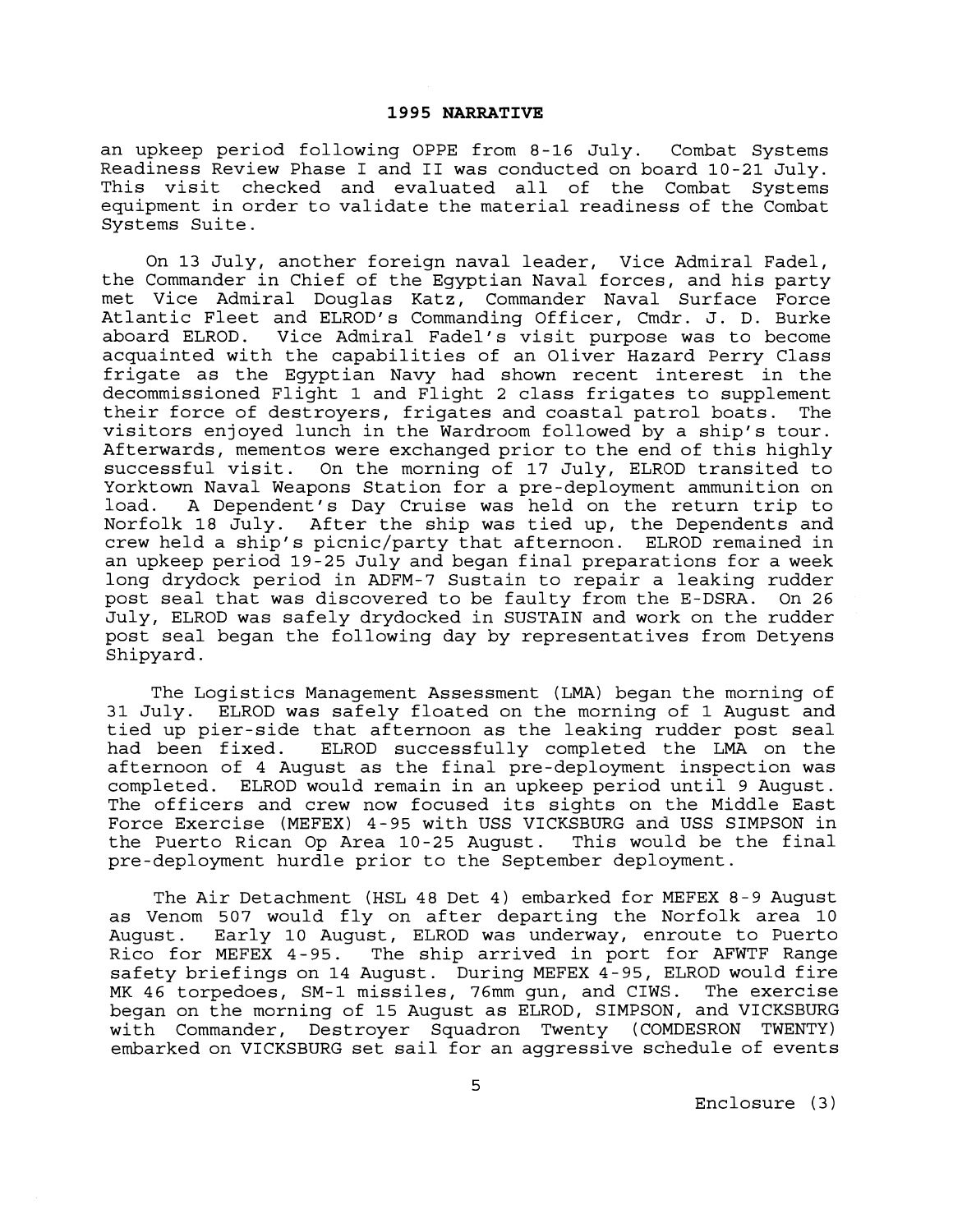that awaited all participants. Over the next 8 days "TEAM ELROD" was flexed in all warfare areas in completing final advanced training exercises prior to deployment. Major exercises completed during MEFEX included: Underway replenishment from USS Kalamazoo (AOR-6) , successful shipboard MK 46 torpedo shot and two successful LAMPS MK I11 drops from Venom 507, 4 successful SM-1 missile firings that included one skin to skin hit on the drone, and a 76mm gun exercise against a towed sled. ELROD's performance was outstanding as accolades were received from COMDESRON TWENTY, VICKSBURG, and SIMPSON.

ELROD detached from MEFEX 4-95 on 22 August and sailed north to Norfolk arriving on the afternoon of 25 August. Upon return to homeport, ELROD began its Pre-deployment Overseas Movement (POM) period that would last until 15 September. During this time frame, many crew members took leave to spend time with their families prior to the sixth month deployment that was less than one month away. ELROD would remain in port Norfolk until deployment day 19 September.

Unfortunately, the Engineering department suffered a major casualty to their equipment as Gas Turbine 1A needed to be changed out prior to deployment due to sustained excessive high vibrations in the gas generator portion of the turbine. This problem had been getting increasingly worse over time and the last resort was to replace the gas generator. The GTE change out lasted from 1-8 September. After the GTE was successfully replaced, ELROD conducted a one day sea trial 13 September in VACAPES to test the engine and record its operating parameters. The engine tested out satisfactorily with no major discrepancies and the ship returned that evening to complete its POM period through 18 September.

ELROD began its six month deployment to the Arabian Gulf on the morning of 19 September as the ship departed Norfolk to rendezvous with USS VICKSBURG and transit to Bermuda. The MEF 4 - 95 CONUS LANT transit would have ELROD stop in Bermuda and Ponta Delgada, Azores for a Brief Stop for Fuel (BSF) prior to inchopping into the Mediterranean Sea. During the transit across the Atlantic Ocean ELROD and VICKSBURG altered their track in order to avoid Hurricane Marilyn, not once, but twice. Although the inclement weather made the transit to Bermuda rough, ELROD arrived in Bermuda 21 September as scheduled.

Unfortunately for ELROD and VICKSBURG, Hurricane Marilyn's path had curved south, again crossing the MEF 4-95 team's track. ELROD and VICKSBURG again turned south to avoid the storm. Both ships arrived as scheduled in Ponta Delgada 27 September. As **a** result of the extremely slow refueling rate and large quantities of fuel required, both ships were allowed to remain overnight in Ponta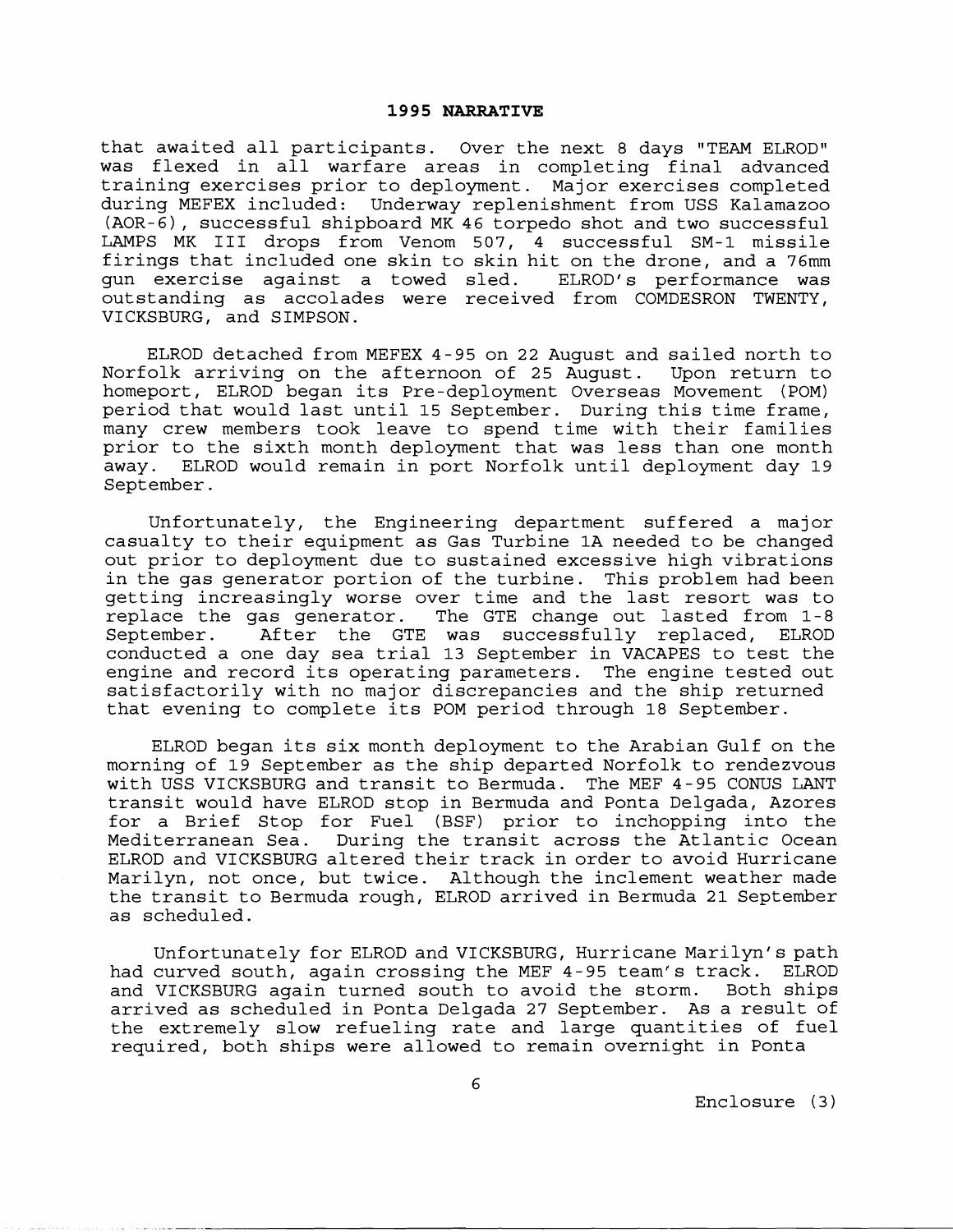Delgada in order to enjoy a night of liberty prior to the continued voyage towards the Strait of Gibraltar.

ELROD and VICKSBURG departed Ponta Delgada 28 September for the Mediterranean Sea. On 30 September, the ships passed through the Straight of Gibraltar and chopped into the COMSIXTHFLT Area of Responsibility (AOR). On 1 October, ELROD crossed the Prime Meridian; 0 degrees Longitude.

The following day, 2 October, ELROD arrived in Palma De Mallorca, Spain for four days of liberty. Palma was a superb port visit where the entire crew en joyed themselves. ELROD departed Palma on the morning of 6 October to rendezvous with VICKSBURG and continue the transit to Port Said, Egypt and the Suez Canal. On 11 October at 0100 the trip through the Suez Canal began. finally reached the Red Sea and inchopped into the COMFIFTHFLT AOR 14 hours later.

ELROD steamed through the Gulf of Suez and the Red Sea to Djibouti for another BSF on 15 October. ELROD crossed the Gulf of Aden, North Arabian Sea and the Gulf of Oman enroute the Strait of Hormuz 15-18 October. ELROD made a rendezvous with USS STARK (FFG in the Gulf of Oman on the afternoon of 18 October and conducted a MEF deployer turnover at sea. After entering the Arabian Gulf later that evening, ELROD proceeded directly to A1 Jubayl, Saudi Arabia to participate in Exercise NAUTICAL SWIMMER 1- 96.

NAUTICAL SWIMMER 1-96 (NS 1-96), was a bilateral exercise with the Royal Saudi Naval and Air Forces, USS HARRY W HILL (DD-986) and Commander, Destroyer Squadron Five Zero (COMDESRON FIFTY) . This exercise was the first major tasking for ELROD in the Gulf. NAUTICAL SWIMMER ran from 22-25 September. Three days of events included a port visit to A1 Jubayl, Saudi Arabia, tactical maneuvering, formation anchoring, underway replenishments, and tactical gunnery exercises. This exercise increased the interoperability, training, and cultural awareness of both navies.

After the completion of NS 1-96, ELROD transited to Manama, Bahrain for inchop briefs by COMFIFTHFLT and installation of the Navy Mast Mounted Sight System (NMMSS) . ELROD remained in port Bahrain 25-29 October.

ELROD headed to the Northern Arabian Gulf (NAG) for Maritime Interception Operations (MI0 OPS) on 30 October. "TEAM ELROD" soon learned that "flexibility" was the key to success in the Arabian Gulf, as MIO OPS were very dynamic, with new tasking and events that unfolded daily, even hourly. ELROD remained in the NAG until 2 November.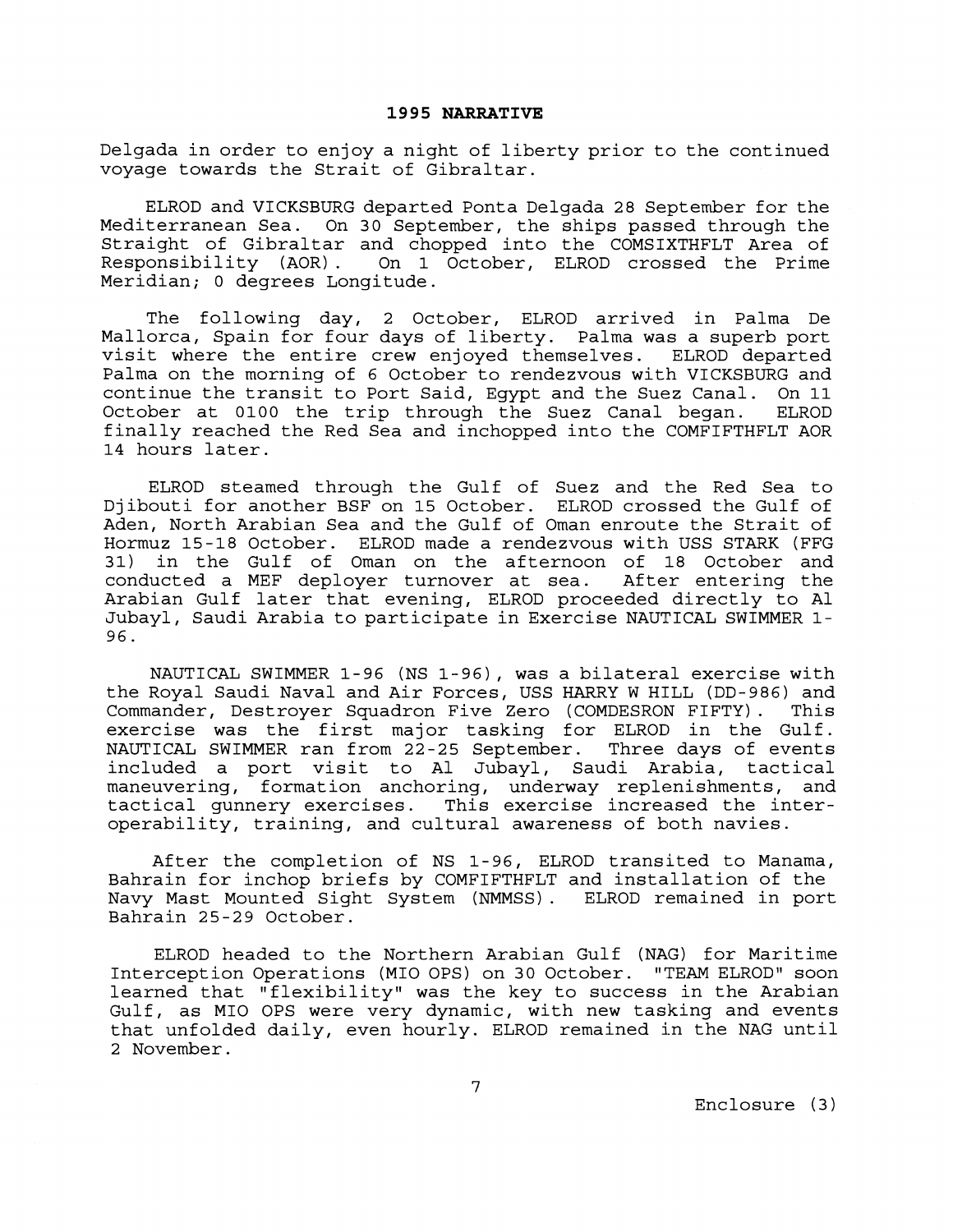The first week of November was very busy as ELROD departed MI0 OPS and arrived in Ash Shuwaykh, Kuwait for Exercise EAGER SENTRY<br>96-1. ELROD was the Officer in Tactical Command (OTC) for this 96-1. ELROD was the Officer in Tactical Command (OTC) for this Another bilateral event, EAGER SENTRY participants from the British, French, and Kuwaiti Navies in addition to elements of the US and Kuwaiti Air Forces. ELROD, HMS BRILLIANT from England, FS CDT BIROT from France, KS AL-SANBOUK from Kuwait, and elements of US Air Force and Kuwaiti Air Force trained in a variety of evolutions including publications exercises, live weapons firing exercises, simulated missile attacks from USAF/KAF aircraft, and a simulated amphibious attack.

EAGER SENTRY ended 8 October and ELROD returned to the NAG to conduct MI0 OPS. ELROD remained on station in the NAG until 19 November. While on station conducting MI0 OPS, ELROD and HARRY W HILL had diverted nine dhows who were U.N. Sanctions Violators. ELROD escorted two from this group down to Dubai, United Arab Emirates (UAE) where they were turned over to the UAE Coast Guard on the evening of 22 November. Later that night, ELROD arrived inport Dubai for a Thanksgiving Day port visit that lasted until 26 November.

ELROD departed Dubai 27 November and transited to Manama, Bahrain, in order to prepare for EXERCISE INHERENT FURY, a Joint Military exercise with the U.S. ARMY. ELROD remained in Bahrain 28-30 November. ELROD embarked two OH-58D U.S. Army helicopters to conduct LAMPS/OH-58 tactics training. ELROD departed Bahrain 1 December and commenced a two day WOWU period with the OH-58 Detachment prior to integrating Venom 507 into tactics training. From 1-6 December USN/USA air and ground crews began with basic proficiency qualifications finally progressing into more complex tactical maneuvers and flying formations. The training finally culminated in a successful mock surprise attack on IJSS HARRY W HILL (DD-986) and USS CURTIS WILBUR (DDG-54).

INHERENT FURY ended the afternoon of 6 December and ELROD sailed north in order to resume station in the Northern Arabian Gulf in support of MI0 OPS. ELROD remained in the NAG from 6-15 December, and returned to the Central Arabian Gulf (CAG) 16 December to provide escort and protection for the Maritime Prepositioning Ships (MPS) anchored at the Shutaya Modloc Anchorage until 27 December.

ELROD officially observed the half-way point of the deployment, 19 December. The actual observance was postponed until Christmas Eve due to a massive vertical replenishment (VERTREP) of food, stores, and cargo with the USNS SPICA (T-AFS-9) on the 19th.

A combined "HUMP DAY" and Christmas celebration featuring a